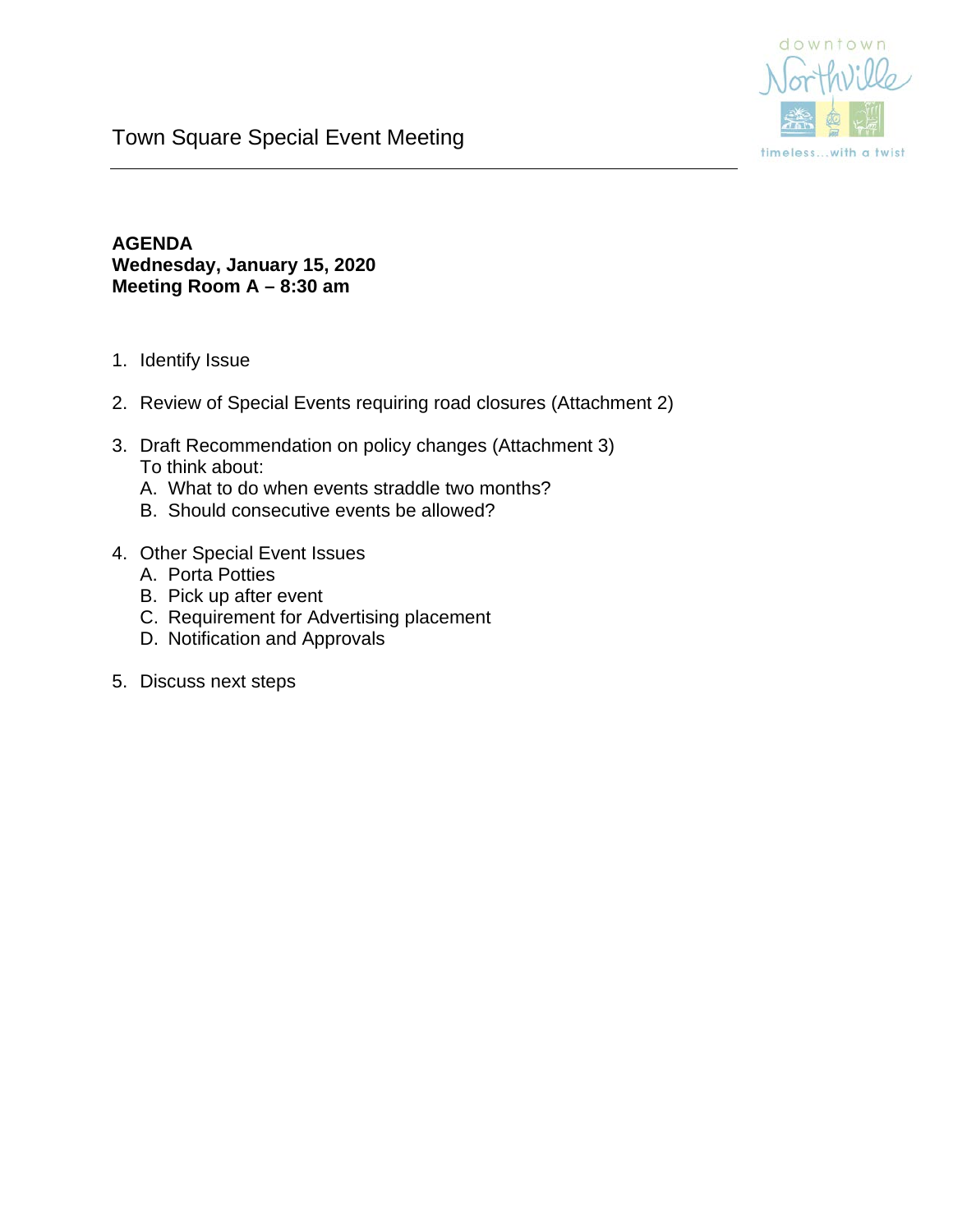

List of events that require road closure in Downtown Northville in 2019:

- Friday night concert (13)
- Flower Sale (2)
- Orin's Block Party (already closed for Flower Sale)
- Memorial Day Parade (1)
- Party in the 'Ville (1)
- Arts and Acts (3)
- Independence Day Parade (1)
- Buy Michigan Now (3)
- OLV Victory Run (1)
- Streets of Treats (1)
- Spectrum Fest (1)
- Northville Wine & Food Festival (1)
- Heritage Festival (3)
- Skeletons are Alive! (1)
- Holiday Lighted Parade (1)
- Homecoming Parade (1)

Total : 34 days of road closures to accommodate special events Downtown.